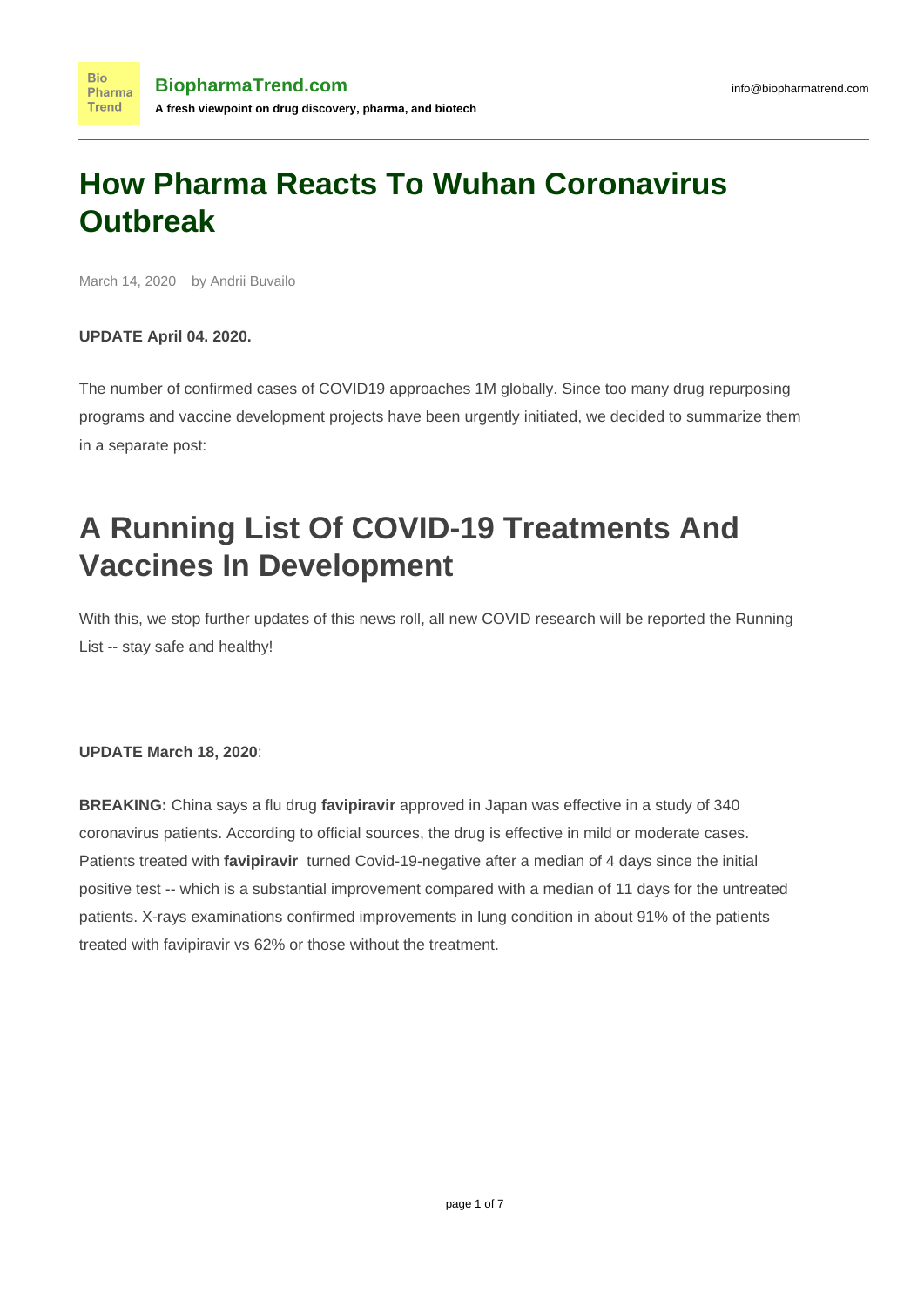**Bio BiopharmaTrend.com** Pharma **Trend A fresh viewpoint on drug discovery, pharma, and biotech**



Favipiravir formula

**UPDATE March 17, 2020:** The first clinical trial for the Wuhan coronavirus (COVID-19) vaccine [has](https://www.nature.com/articles/d41586-020-00154-w?utm_source=twt_nnc&utm_medium=social&utm_campaign=naturenews&sf231582530=1) [started in the US](https://www.nature.com/articles/d41586-020-00154-w?utm_source=twt_nnc&utm_medium=social&utm_campaign=naturenews&sf231582530=1) from today on -- for mRNA based vaccine developed through a partnership between the US National Institute of Allergy and Infectious Diseases (NIAID) and Moderna Therapeutics. Notwithstanding the record-breaking speed for this Phase 1 clinical trial to have begun, the vaccine will be available to the general public not earlier than a year from now, in the best-case scenario.

**UPDATE March 14, 2020:** FDA Approves [Roche'](https://www.linkedin.com/company/roche/)s Coronavirus Test, which will speed up testing by an order of magnitude. This is the first commercially-available test which takes around 3.5 hours.

[A detailed live statistics for Wuhan coronavirus](https://www.worldometers.info/coronavirus/?fbclid=IwAR1rP20FWbf2y7ZzWDkf4LUCrE45xYRTX1yeJvwRGNzKVNx5chspvmLyGaw) shows the current number of **155,209** cases, **5,811** deaths, **74,262** recovered. A full list of biotech companies rallying in this space -- at the end of this post.

#### **UPDATE Feb 5, 2020:**

**-** Utah medtech **Co-Diagnostics Inc** (NASDAQ: [CODX\)](http://finance.yahoo.com/q?s=CODX), a developer of a test for the Wuhan virus strain

- **Integrated DNA Technologies (IDT)** has already shipped [synthetic genes for use in the pursuit of](https://go.synbiobeta.com/l/408192/2020-02-04/kg1gcl) [coronavirus vaccines](https://go.synbiobeta.com/l/408192/2020-02-04/kg1gcl), and customized oligonucleotide probes and primers to help accurately detect the Wuhan virus.

- **Cerus Corporation** (NASDAQ: [CERS](http://finance.yahoo.com/q?s=CERS)) uses proprietary technology to treat the SARS strain, currently looking to adapt its approach to the novel virus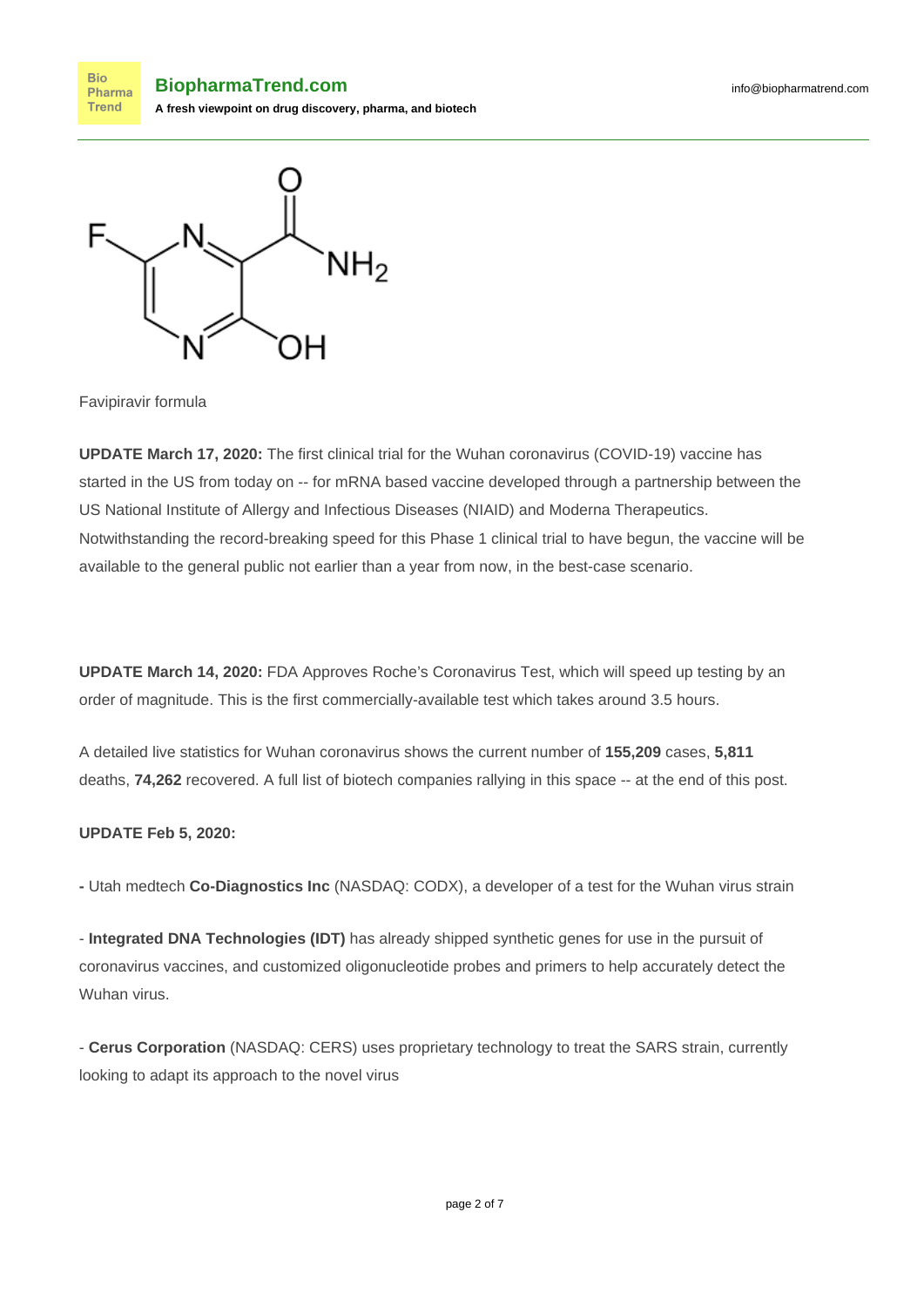- **Distributed Bio** is developing [Centivax, a new kind of universal vaccine,](https://go.synbiobeta.com/l/408192/2020-02-04/kg1g9x) but it is unclear how and when it can be applied to the current strain

- **GenScript** is [freely offering to researchers](https://www.genscript.com/2019-ncov-qrt-pcr-detection-assay.html) a qRT-PCR detection assay based test for coronavirus, which might be helpful to detect infection early

- **Mammoth Biosciences** develops a toolbox for the [next generation of CRISPR-based diagnostics,](https://go.synbiobeta.com/l/408192/2020-02-04/kg1gc4) partners with SF based researchers developing a precise diagnostics test against coronavirus.

- **Sherlock Biosciences** is a biotech startup developing CRISPR-based test for coronaviruses - it requires a blood, urine, or saliva sample for the analytics.

- **AbCellera** is trying to identify antibodies that can neutralize the virus and block transmission.

**UPDATE Feb 04, 2020:** A number of biotech companies also join the race to develop treatments or vaccines against Wuhan coronavirus, including US biotech companies such as [Regeneron](https://www.biopharmatrend.com/m/company/regeneron/) [Pharmaceuticals](https://www.biopharmatrend.com/m/company/regeneron/) and [Vir Biotechnology.](https://www.biopharmatrend.com/m/company/vir-biotechnology/) Regeneron studies a combination of neutralizing monoclonal antibodies REGN3048 and REGN3051, while Vir is "working to rapidly determine whether its previously identified anti-coronavirus monoclonal antibodies (mAbs) bind and neutralize 2019-nCoV, also referred to as 'Wuhan coronavirus.'" Shares of Vir Biotechnology surged as much as 38% upon announcement to join the race.

Following the coronavirus outbreak, a total death toll raised up to **427**, with more than **20.500** infected people confirmed globally.

**UPDATE Jan 31, 2020:** WHO declared Wuhan coronavirus a [global health emergency](https://www.cnbc.com/2020/01/30/who-declares-china-coronavirus-a-global-health-emergency.html), hours after the first registered case of human-to-human transmission in the US. A total death toll raised **213**, with almost **10,000** cases confirmed globally.

A Wuhan coronavirus outbreak was first reported in early January 2020 and since that time more than 4,500 people have been confirmed to be infected, and 106 dead (actual as of Jan 28th) -- primarily in an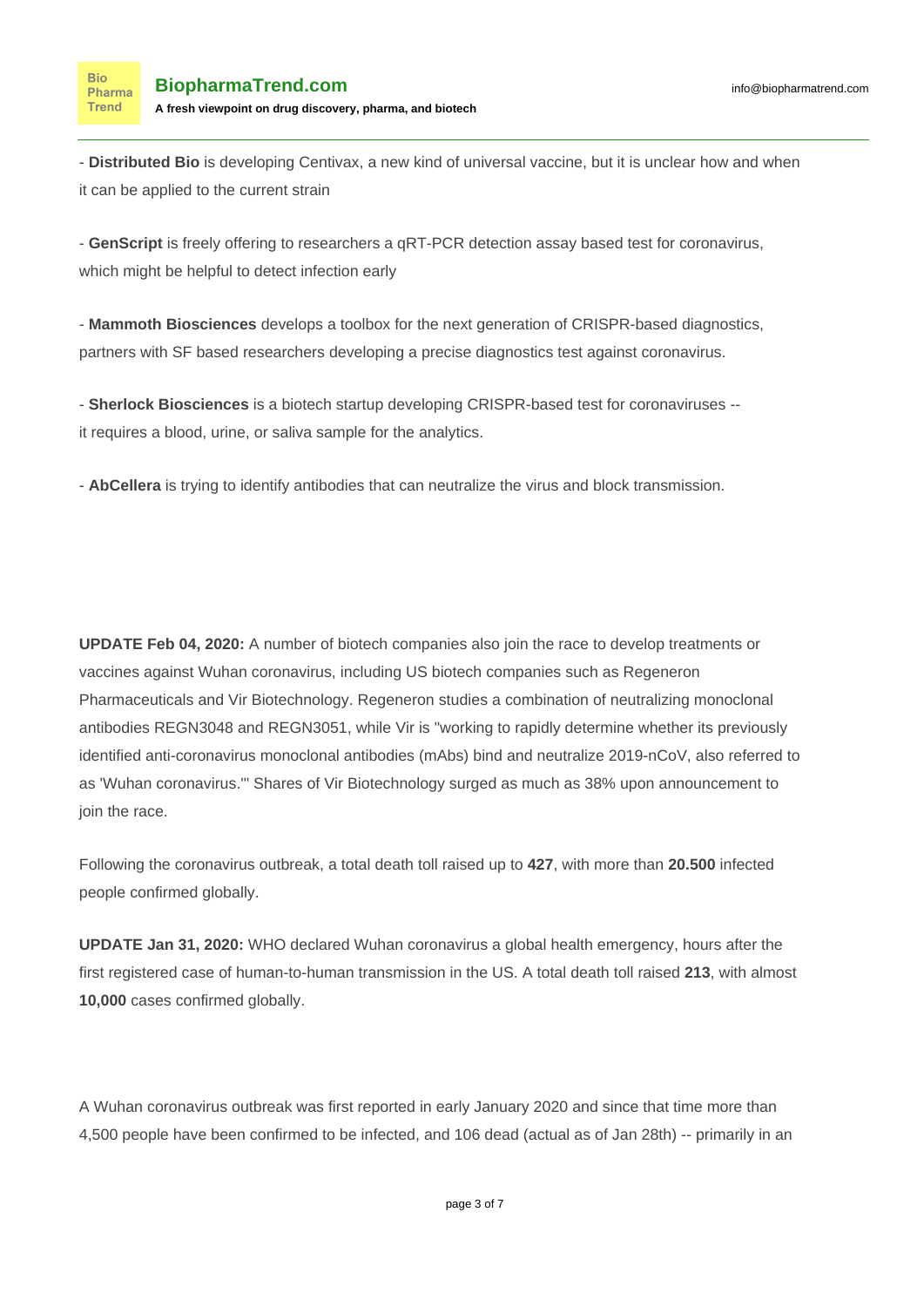11 million city of Wuhan, the capital of the Chinese province Hubei. More than 70 cases were reported in 17 other places outside China, including at least 5 cases in the US.

### **What is Wuhan coronavirus?**

**Bio** Pharma Trend

Wuhan virus (WHO 2019nCoV) is a positive sense, single stranded RNA beta coronavirus, a member of Beta-CoV lineage B (subgenus Sarbecovirus), supposedly able for human-to-human transmission -[according to Zhong Nanshan](https://www.cbc.ca/news/health/coronavirus-human-to-human-1.5433187), head of the health commission team which investigates the outbreak. The RNA sequence is around 30 kb in length.

There is a [detailed technical report](https://innophore.com/2019-ncov/) by [Innophore,](https://www.biopharmatrend.com/m/company/innophore/) an Austrian AI-driven biotech company focused on enzyme discovery, providing information about the virus, its structure, active sites, sequence data, Innophore's early research and modelling experiments, and strategies to develop an efficient antiviral, possibly via repurposing the existing protease inhibitors. The data and ideas are available for public review by researchers across the globe.

While showing similarities to beta coronaviruses found in bats, the new virus is genetically different from other coronaviruses such as the Middle East respiratory syndrome-related coronavirus (MERS), and Severe acute respiratory syndrome-related coronavirus (SARS). There are 18 genomes of the novel coronavirus, that are already isolated and available from the China CDC, Institute of Pathogen Biology, and Wuhan Jinyintan Hospital.

## **Possible treatments**

Currently, there is no specific treatment and vaccine against Wuhan coronavirus. However, if the novel virus was similar to SARS, there would be a potential way to treat patients with ribavirin, protease inhibitor, and interferon.

The Beijing branch of China's National Health Commission said that a combination of lopinavir and ritonavir is part of its latest treatment plan for those infected by 2019nCoV and suggested taking two lopinavir/ritonavir pills and inhaling a dose of nebulized alpha-interferon twice a day.

According to Michael Mina, an epidemiologist at the Harvard School of Public Health, he has heard about the cases where patients in China are being treated with some level of success with protease inhibitors, originally supposed to treat HIV. Protease inhibitors and some other drugs were also reported by the University of Hong Kong School of Medicine to be successful against SARS, MERS, and other coronaviruses, suggesting repurposing opportunities.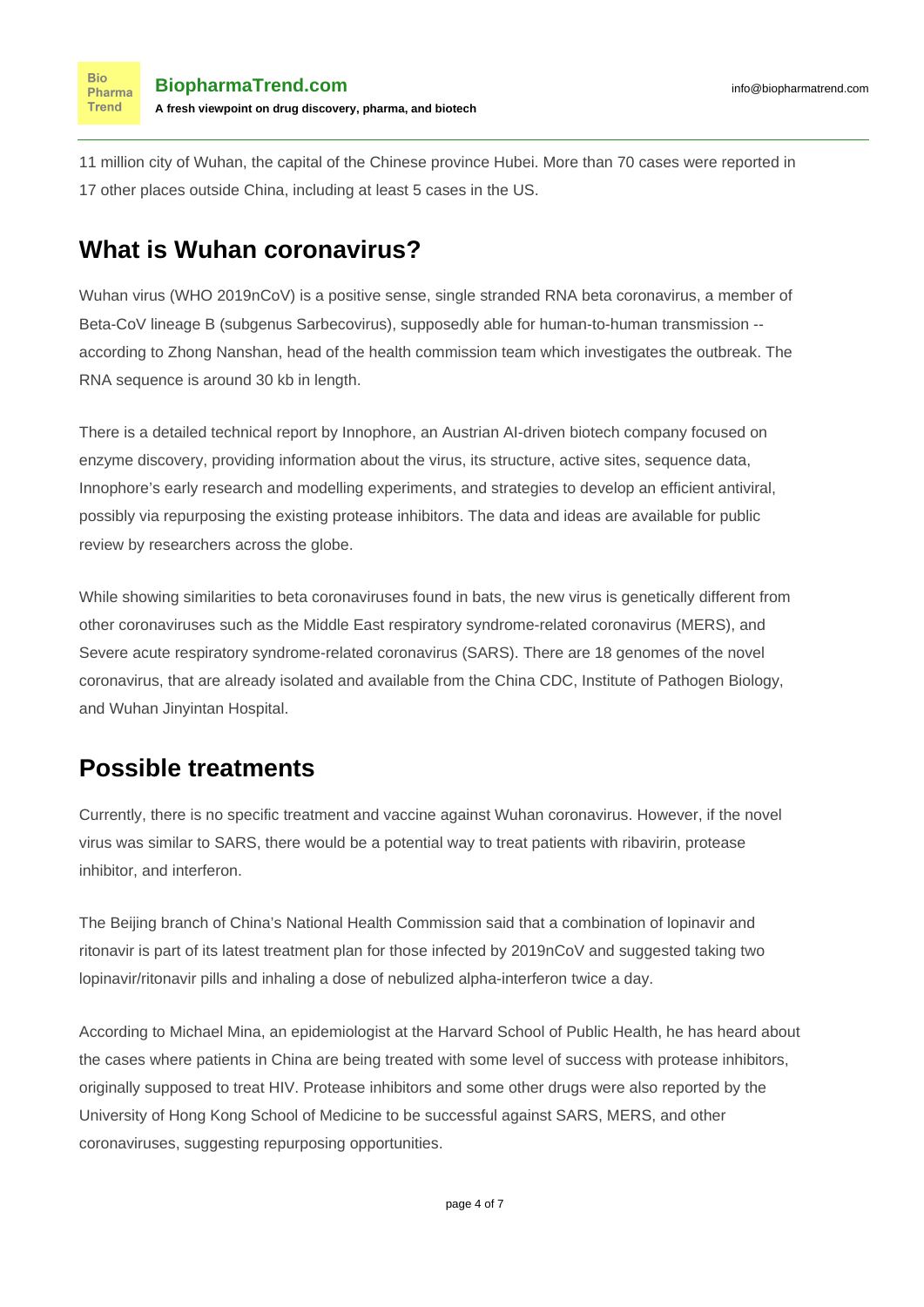### **What pharma companies do in response to Wuhan virus outbreak?**

While it is still hard to assess a potentially global epidemic risk -- the World Health Organizations has [not](https://www.sciencealert.com/here-s-why-the-who-hasn-t-declared-the-wuhan-virus-as-a-global-health-emergency) [yet declared a "global health emergency"](https://www.sciencealert.com/here-s-why-the-who-hasn-t-declared-the-wuhan-virus-as-a-global-health-emergency) -- the discovery of efficient treatments, and most importantly, an efficient vaccine against 2019nCoV might take, in theory, from several months to more than half a year. Practically, however, this period will be substantially longer, considering purely manufacturing, logistical and organizational delays of getting sufficient amounts of medications, and vaccines to the remote locations. So the proactive action is essential.

Several pharma companies already raced to explore ways to defend against the novel virus, in collaborations with their Chinese R&D partners. For instance, [GeoVax Labs](https://www.biopharmatrend.com/m/company/geovax/), an Atlanta-based biotechnology company active in immunotherapies and vaccines discovery just [signed a letter of intent](https://www.contractpharma.com/contents/view_breaking-news/2020-01-28/geovax-bravovax-to-develop-coronavirus-vaccine/) with Wuhan-based vaccine developer BravoVax to develop a vax against the novel virus. GeoVax will use its MVA-VLP vaccine discovery platform to design and construct the vaccine candidates with the help of genetic sequencing data obtained from the Chinese epicenter of the outbreak. BravoVax will provide development and manufacturing support, as well as lead interactions with local health and regulatory authorities in China.

Another company, [Inovio Pharmaceuticals](https://www.biopharmatrend.com/m/company/inovio-pharmaceuticals/), has been [awarded a grant of up to \\$9 million](https://www.streetwisereports.com/article/2020/01/27/inovio-pharma-awarded-9m-development-grant-for-coronavirus-vaccine.html) by the Coalition for Epidemic Preparedness Innovations (CEPI) -- to develop a vaccine. Part of the grant will cover Inovio's preclinical and clinical development through Phase 1 human testing of INO-4800, its new coronavirus vaccine matched to the outbreak strain.

A few days ago, [Moderna Therapeutics](https://www.biopharmatrend.com/m/company/moderna-therapeutics/) announced that it [had entered into a partnership with CEPI](https://www.businesswire.com/news/home/20200123005458/en/Moderna-Announces-Funding-Award-CEPI-Accelerate-Development) for the same purpose – to come up with an mRNA vaccine to curb the coronavirus.

Maryland-based small biotech [Novavax Inc,](https://www.biopharmatrend.com/m/company/novavax/) also announced its efforts towards an anti-2019nCoV vaccine, however, there is an [analytics report](https://seekingalpha.com/article/4319236-novavax-dont-fall-for-coronavirus-hype) questioning the company's ability to quickly bring this yet-to-be-developed product to market.

No matter what the situation is with the actual capabilities and timelines with the vaccine development, stocks for the latter three companies — Inovio Pharmaceuticals, Moderna Inc., and Novavax Inc. — all soared recently driven by the coronavirus-related reports.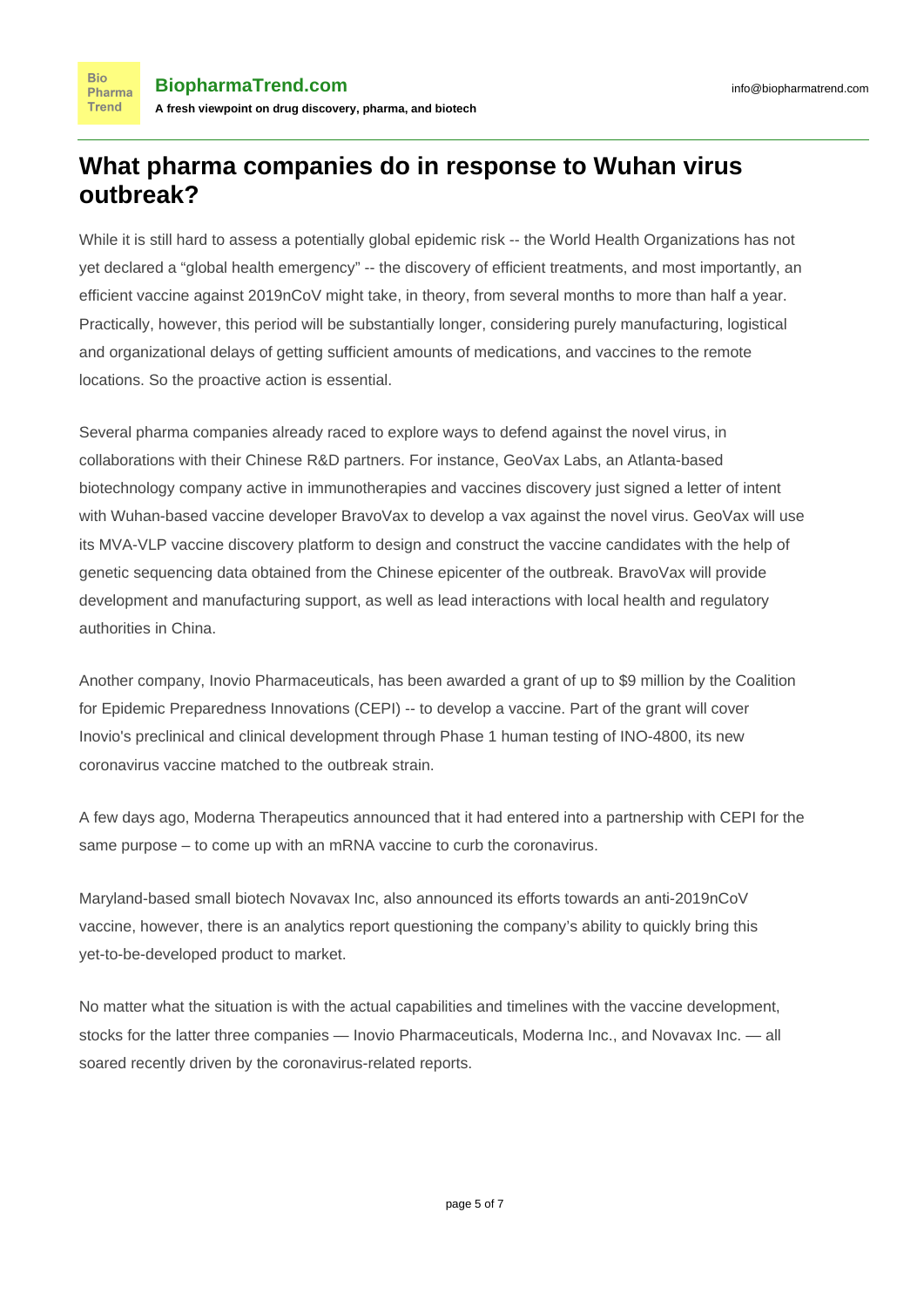## **Big pharma also jumps in on the Wuhan coronavirus outbreak**

For example, [AbbVie](https://www.biopharmatrend.com/m/company/abbvie/)'s anti-retroviral pill Aluvia (lopinavir/ritonavir), also known as Kaletra, demonstrated repurposing potential to treat the novel virus. Kaletra works by blocking a protease used by the coronavirus to reproduce in the human body. Although the drug was initially developed to block another protease, it may be comparable to gain some positive effect to delay disease progression. AbbVie [donated over \\$1M worth of medication](https://www.pharmamanufacturing.com/industrynews/2020/abbvie-to-donate-hiv-drug-to-combat-coronavirus/) to help treat the Chinese epidemic crisis.

In coordination with researchers and clinicians in the U.S. and China, [Gilead Sciences](https://www.biopharmatrend.com/m/company/gilead/) is studying its experimental Ebola treatment remdesivir as a possible repurposed drug candidate against Wuhan coronavirus.

Finally, there is Johnson & Johnson who also [jumped in on coronavirus vax](https://www.fiercebiotech.com/biotech/j-j-jumping-coronavirus-vax-work-as-disease-continues-its-spread) discovery work.

Concluding this post, there is certainly a growing hype and panic in the media, but it is still too early to form an opinion about the real risk of the global epidemy. However, this situational trend will certainly bring opportunities to a number of niche biotech players, as well as big pharma companies focused on antivirals. The important thing, there are repurposing options among drugs, originally emerged during the earlier coronavirus outbreaks in 2003 and later. Some lessons have already been learned at that time so now there might be shortcuts to develop medications and vaccines against 2019nCoV faster.

• AbbVie

**Bio** Pharma **Trend** 

- AbCellera Biologics
- **Cyclica**
- Distributed Bio
- Eli Lilly and Company
- GenScript
- GlaxoSmithKline
- Innophore
- Inovio Pharmaceuticals
- Insilico Medicine
- Integrated DNA Technologies